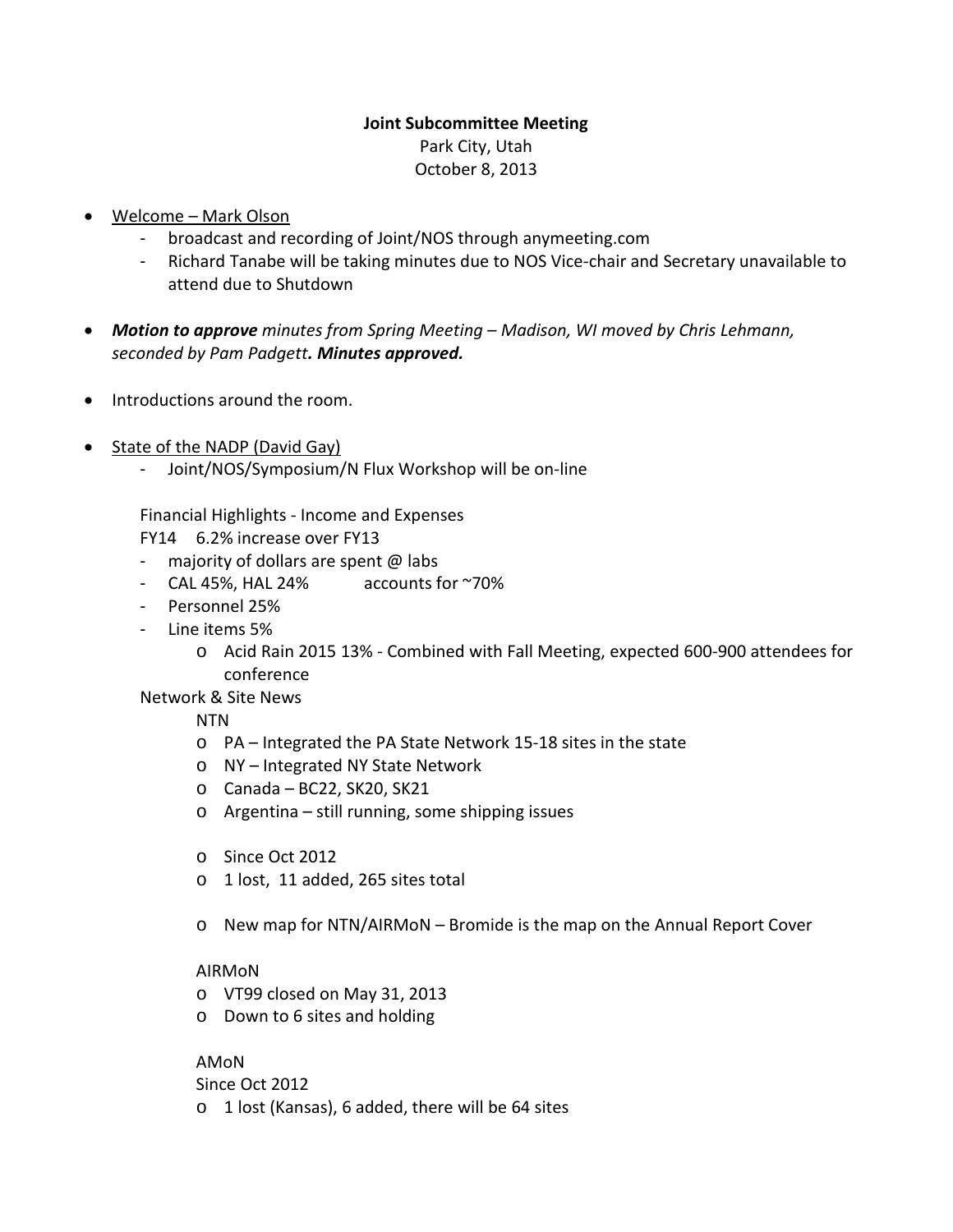o Substantial QA database

### MDN

Since Oct 2012

- o 4 lost, 2 added, 109 sites and some coming
- o 16 methyl, 54 co-located, 7 urban, 4 daily
- o Great Lakes Atmospheric Mercury Network
	- 9 new MDN sites (2 with continuous funding)
	- **Fill in the gap for Michigan, Ohio, Indiana**

# AMNet

Since April 2012

o 3 lost, 7 added, 22 currently

Mercury Litterfall Initiative

- successful year 2012
- 14 sites
- 2013 sampling occurring now
	- o 13 sites
	- o Puerto Rico coming will be year round sampling

Current Electronic Rain Gauge Network

- 260 out of 312
- 10-12 have e-gauges but not operating
- 85% of network is digital

# Webinar Training

- started 2013
- alternating between the CAL and HAL
- 30-35 people
- a few technical issues early on, resolving issues with new equipment
- saving money
- how effective is yet to be seen
- training more, may not be as good/effective compared to in-person training

# Recent Travel

- April in Montreal : Tri-national Workshop on Assessment of Monitoring Results from Mexico's PRONAME Program
- May in Chicago: Precipitation Chemistry Science Advisory Group
- May in Phoenix: National Tribal Forum
- Rochester : Acid Rain 2015 scouting trip
- CAL Status Report (Chris Lehmann)

Detailed report available a[t http://go.illinois.edu/NADPCALREPORT](http://go.illinois.edu/NADPCALREPORT)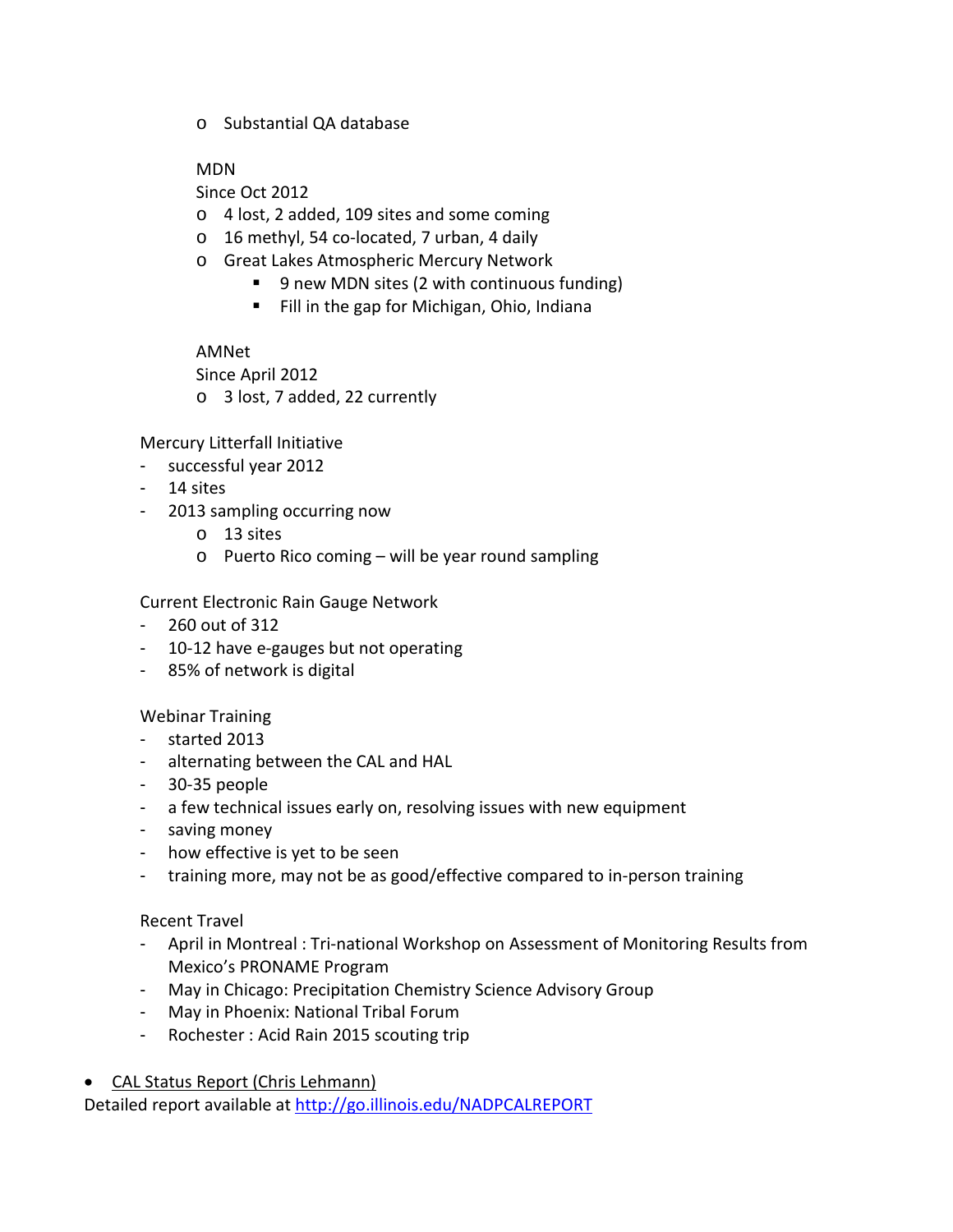### New CAL Staff

- Tracey Dombek has left
- Annette Wells (FIA)
- Dr. Sybil Anderson (Special Projects)
- Katie Blaydes (ICP)
- Gustava Hoskins (Technician)
- Will add one more for shipping/receiving
- NADP Graduate Intern: Marcelo Vieira Silva

# Other Staff changes

- Nina Gartman CAL QA & Method Analyst
- Lee Green CAL Lab Supervisor
- Brian Kerschner Assistant Data Manager

Update analytical methods

- sulfite by IC
- Nitrite by Colorimetry
- Using passive samplers for ambient NO2 and SO2
- Total Nitrogen

New reports and data products handling of low volume samples See NOS for discussion

Site Operations and Site Support

- NTN 11 new, 1 closed, 55 sites with significant issues
- AIRMoN 1 closed, 1 with significant issue
- AMoN 6 new, 1 closed, 1 with significant issues

# CAL site support – Jeff Pribble

- Webinars on-line<http://go.illinois.edu/NADPTraining>

# Lab Operations

- 2004 266 sites
- 2013 back to 265 sites
- CAL still has the capacity to absorb growth  $\sim$  40-50 sites
- CAL detection limits
	- o Excellent performance
	- o By network and by instrument
	- o Bromide still a concern don't see it getting any lower

AMoN Sampler Issues

updated cleaning procedures - consulted with manufacturer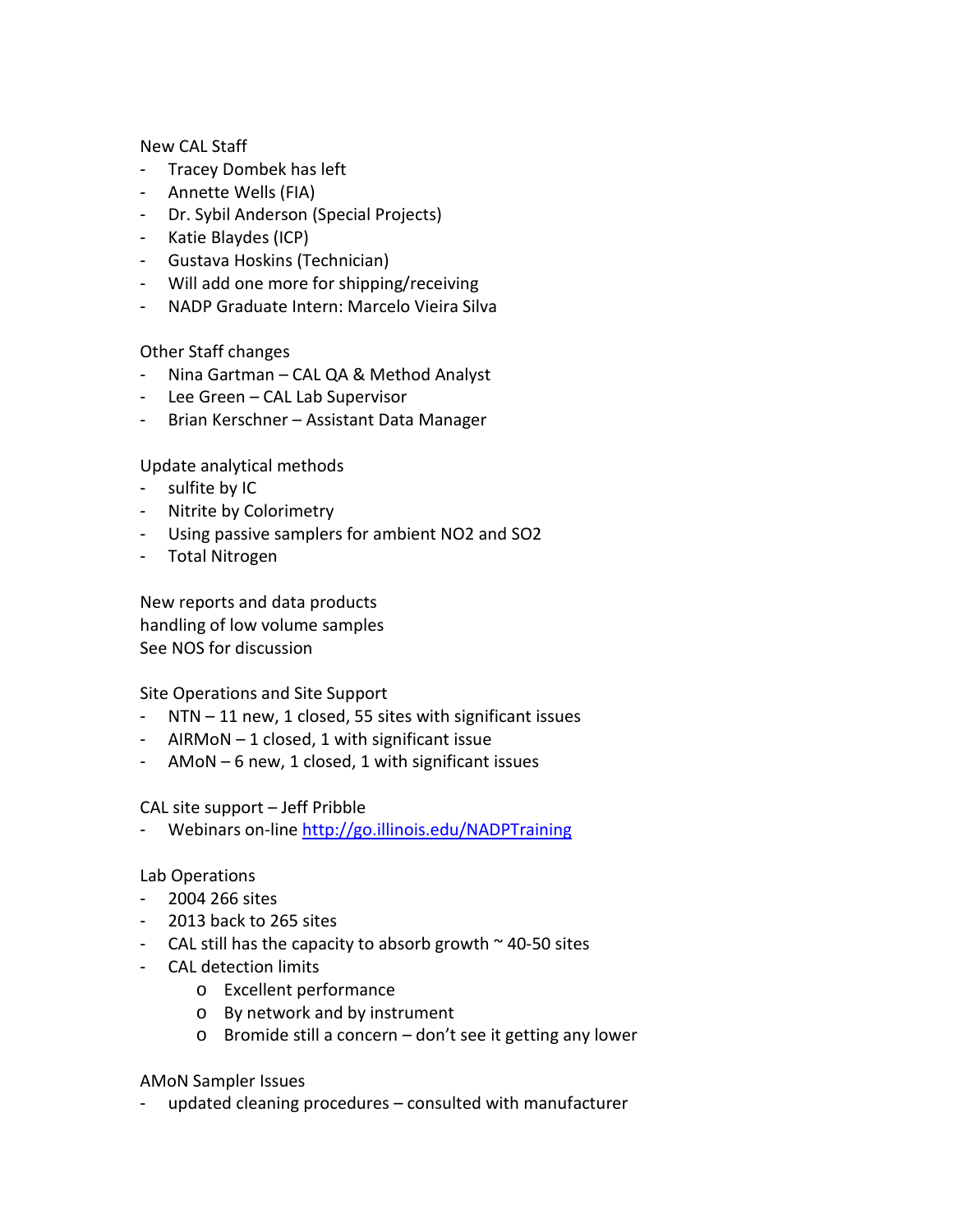- reduced the number of travel blanks
	- $o$  1 in 4 sets

NTN/AIRMoN Archive Sample Distribution

- AIRMoN 3040 (1 research group)
- NTN 6020 (8 research groups)
- 2007 NTN currently being distributed
- 2009 AIRMoN currently being distributed

Data Deliverables - Average data lag

- NTN 67 days
- AIRMoN 49 days
- AMoN 79 days

Data Receipt Reports

- field forms scanned upon receipt and emailed back to NTN sites
- AIRMoN/AMoN developing by end of year

### Other Activities

- Total Nitrogen Deposition Study
- Total/Elemental Carbon Deposition Study
- Metro East St Louis Study completed
- Passive sampling of  $SO<sub>2</sub>/NO<sub>2</sub>$
- Pursue as an expansion of AMoN Network
- Intern Ammonia Flux Study

### Posters

- Sample Dilution Study
- AMoN 5 year Trends
- Training Webinars
- HAL Report (Bob Brunette)
	- review of Mercury Regulations

MDN Site Startup/Shutdowns in 2013

- LADCO support of  $\sim$  20 MDN sites ( $\sim$ 8-10 new)
- Approximately half can get up and running quickly with existing sites/operators
- High altitude locations higher precipitation and higher Hg wet deposition
- Makah MDN (WA03)
	- o On life support from the HAL
	- o Important site due to offshore flow
	- o North American input, mostly non-US source influenced
- proposal to monitor high altitude sites
- high Hg deposition region not monitored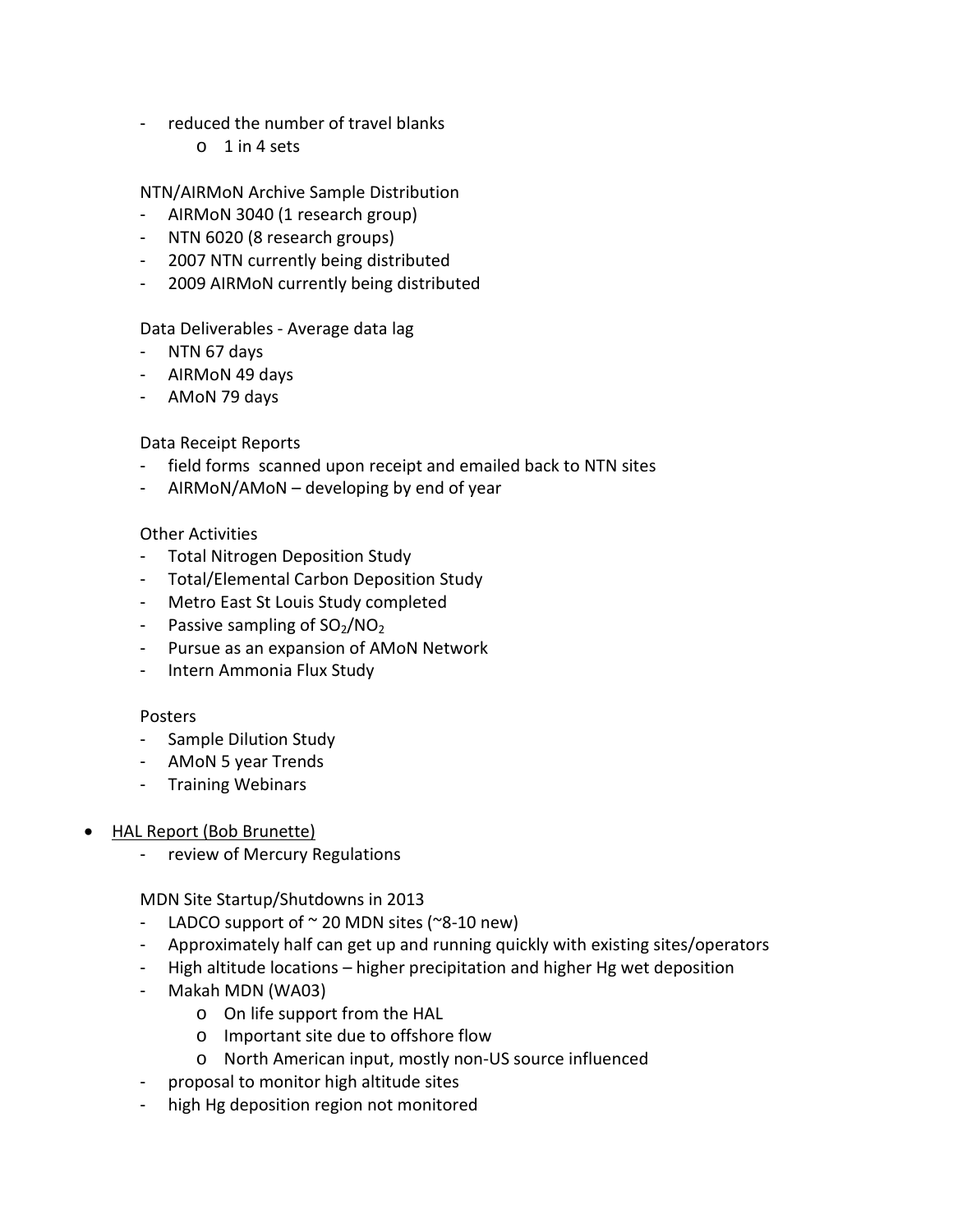- corresponds to high inland lake and fish monitoring data (high fish Hg)

MDN Network Operations

Equipment Modernization

- ACM 56 (-5)
- $-$  NCON 52 (+5)
- Belfort 11 (-1)
- E-gage  $97 (+1)$

Site Liaison Activity

- 307 technical support calls
- 186 e-mails

Equipment Failures

N-CON

– 12 Thies sensors, 1 motor, 3 relays, 1 power cord/ 1 event recorder cable ACM

- 14 motor boxes, 4 sensors, 4 heater, 1 thermostat

Ott Pluvio

- 1 gauge sent to Hach

ETI

- none

New staff - Dave Wunderlich – QA Manager since Oct 2012

### HAL 2012 Lab Review

- specific recognition 11
- Findings 9

### HAL database conversion

- Access to SQL conversion
- Submitted Nov 2012, original and new and compared
- Submitted to Program Office  $QA 1^{st}/2^{nd}$  round
- HAL to submit response to  $2<sup>nd</sup>$  round of comments

Data Deliverable Schedule

- submitted annual 2012 QA Report
- need to respond on comments

### Commission new instrument

- automated Total Mercury Instrument
- comparison looks good, not final values
- close to green light to move forward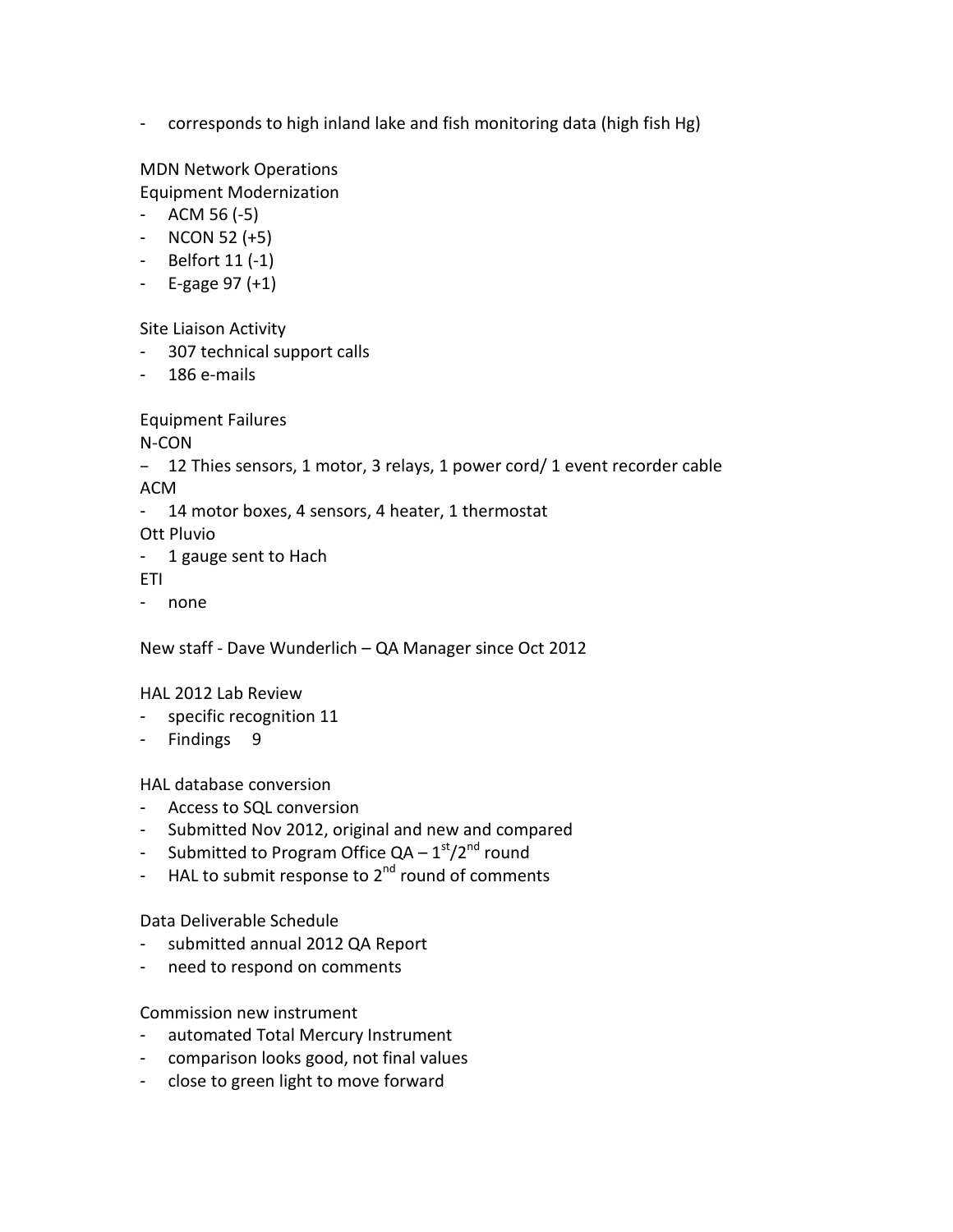HAL proposal for NOS for collocated MDN/NTN site precip depth data

- when the gauge fails and no backup data, currently use bottle catch/bucket catch, may produce 2 different values
- there is a concern if challenged in court

HAL Sample Evaporation Study

- follow up from PO report Spring/Fall 2012 PO data showed ACM evaporation with fan on
- HAL ran an 8 month study using 2 MDN ACM
- Not seeing losses so far

Trace Metal Initiatives

- 12 point plan further discussion 2014
- 7 new Trace Metal Sites in 2013

Total Mercury Deposition at MDN sites

- estimate Dry Deposition of RGM (reactive gaseous mercury)Hg monitor
- passive system to supplement wet deposition
- HAL selected to support Natural Rivers and Streams Assessment 2013-14
- Measuring fish tissues
- QA Report (Mark Rhodes)

2012 QA Reports

- Field Survey in progress
- HAL comments from external reviewers received
- CAL in progress
- AMNet in progress

2013 QA Reports

- start working on reports

External Reviews

2013 Program Office – Aug 2013

- Gary Lear USEPA (Team Leader)
- Kristi Morris NPS
- Amy Ludke USGS
- No report at this meeting as all reviewers are federal employees

### 2014 CAL

- Greg Wetherbee USGS (Team Leader)
- Eric Hebert EEMS
- Richard Tanabe Environment Canada
- Chemistry person ?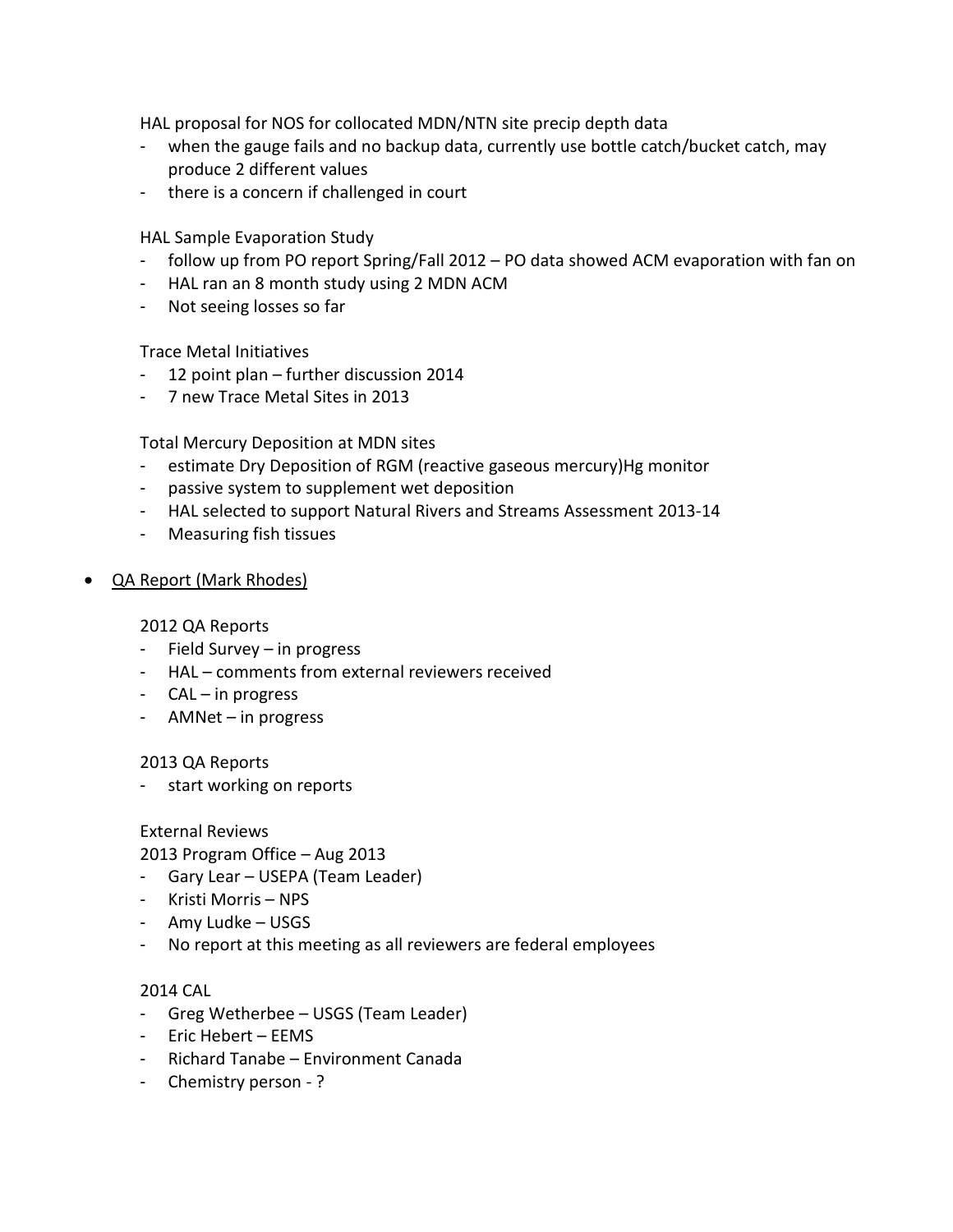Site Survey – June 2013 (# completed)

- $AlRMON 0$ , MDN 18, NTN 38, Collocated 9
- $AMNet 2$ ,  $AMON 5$

Training Webinars

- CAL/HAL on alternate months
- AMNet pendingUSGS Field Audit Program recorded and posted in August

Updates in NOS

- SOP approval
- Revision to Site Selection and Installation Manual
- NTN Bag Sampling
- Sensor Study
- AMoN Travel Blanks
- Belfort Rain Gauge
- Methyl Mercury
- MDN Evaporation

SOP usage citation and disclaimer – other agencies/networks are using but not crediting NADP

Breakout to sub committees and meet back after lunch for continuation of Joint Sub-committee Meeting.

Call to Order – Mark Olson  $\omega$  13:39

- Sub-Committee Reports
	- See each sub-committee's minutes for details and highlights from the individual meetings
- Webinar Training (Jason Karlstrom)
	- NADP Site operations On-Line Training Sessions
	- using anymeeting.com
	- Since the Spring meeting there have been 8 sessions
	- MDN 18-22 attendees
	- NTN 21-34 attendees

Technical issues

- YouTube is often blocked on attendees computers
- YouTube videos are not viewable in recordings
- Live demos not best due to lack of multiple viewing angles
- Significant audio issues USGS webinar in August and MDN sample change webinar
- Upcoming webinars 2013-10-30 AMON and 2013-11-13 NTN FORF
- After the audio is resolved, need to redo the sample change
- Other topics monthly data review, MDN overview
- Sample video was played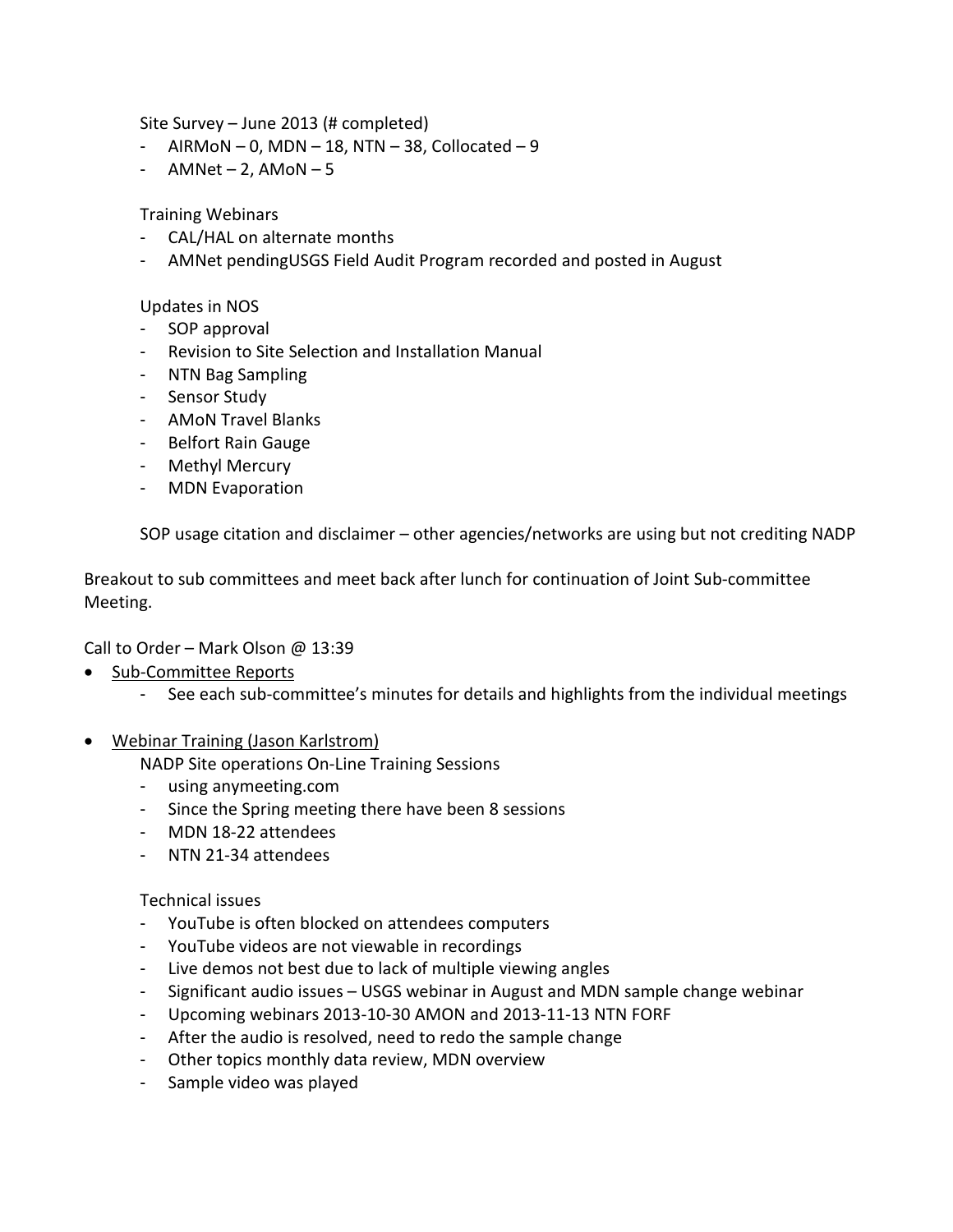**Discussion** 

- Are other technologies available [Cari Furness]
- Possible to have operators watch every few years, customize a DVD eventually [Jason Karlstrom]
- host on NADP server [Chris Lehmann]
- consider production options [Cindy Huber]
- may be training the same people every time [Jason Karlstrom]
- are operators/supervisors notified [Mark Rhodes]
- for MDN note goes in coolers, e-mails also go out for both NTN and MDN [Jason Karlstrom]
- Mercury Litterfall Report (David Gay)
	- second year 13 sites, in 2012 there were 14 sites
	- data in on time
	- data is not released on web
	- some numbers are quite large
	- moving along quite nicely
	- advertised this year and got some more sites
- AMNet Report (Mark Olson)
	- 2013 Progress Report
	- 18 to 22 sites up 20%
	- OH02 back on line
	- OH52, Toledo, Lake Erie
	- Soon to add AK03, first GEM only site
	- Presque Isle, Maine on-line in November 2013

# Site Visits

- $13$  in 2013
- 4 for the first time
- 9 repeat
- next up is NS01, MD08
- NYSDEC site visits shuffling of equipment at sites
- NYSERDA supports 3 NY sites

# AMNet Data Availability

Data Posting Lag Times

- Reduce lag between collection and submission
- Work toward real time data submission
- Collocate 2537X and speciation at WI07 (Aug 2013)

# What's next?

- expected data transfer
- site visits
- expansion to Asia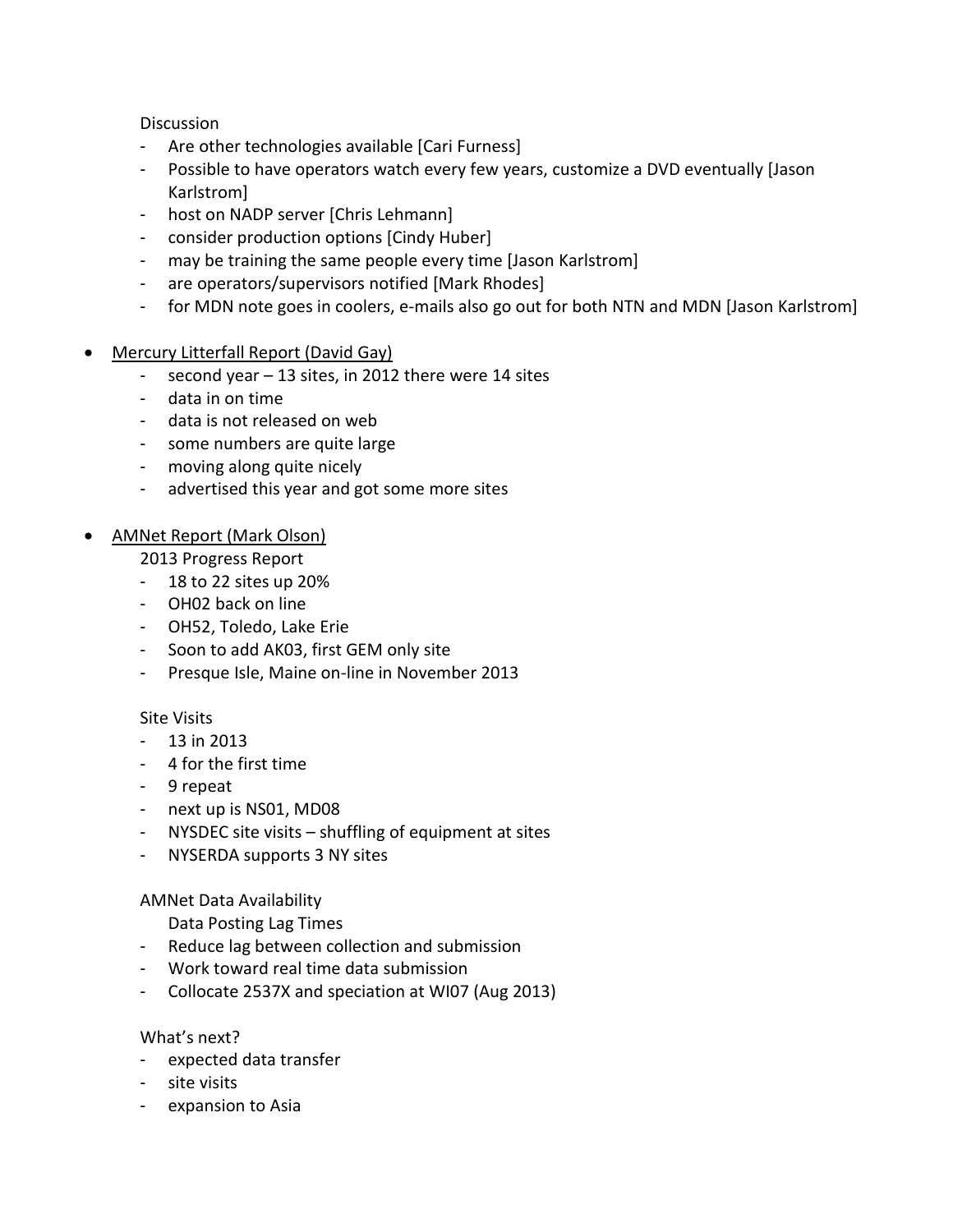- NY State relocation of 3 sites
- Continue collocation in WI

### Questions

- Is Tekran providing new instrument for approval [Mark Rhodes]
- 2537X NADP is in possession at WI07, rest of Speciation system from Florida DEC [Mark Olson]
- Shutdown Samples (Chris Lehmann)
	- there were 47 NTN site changes on September 30
	- 194 hours? Once sample exceeds, what to do with the data? Invalidate?
	- Pam Padgett NPS asked for furlough exemption for CA94
	- Will have to look at on a case by case basis
- AMoN Status Report (Chris Lehmann)
	- 64 AMoN sites
	- 3 new Canadian sites

Average Concentrations 2012

- time weighted mean
- quarterly relative concentration

#### Independent Audit Program

- 8 sites participated in independent audit program

#### Passive Sampler Precision

- 2007-2010 triplicates on all deployments
- 2011-present triplicates on 5%
- Precision data quality 20%

### Travel Blanks

- remains an interesting problem
- the lab continues to test, including staff lunches

### QA – DQO – Spring Meeting

- Sigma-Aldrich coupler drilled & tapped for 5/16" #18 bolt
- Why Radiello PDS (passive diffusion sampler)?
	- o Comparison with Alpha, Ogawa
		- o Collocated at Bondville
		- o Not sure if Alpha is still available
		- o Ogawa not sure if still a US distributor

### Current AMoN Research

- MARGA comparison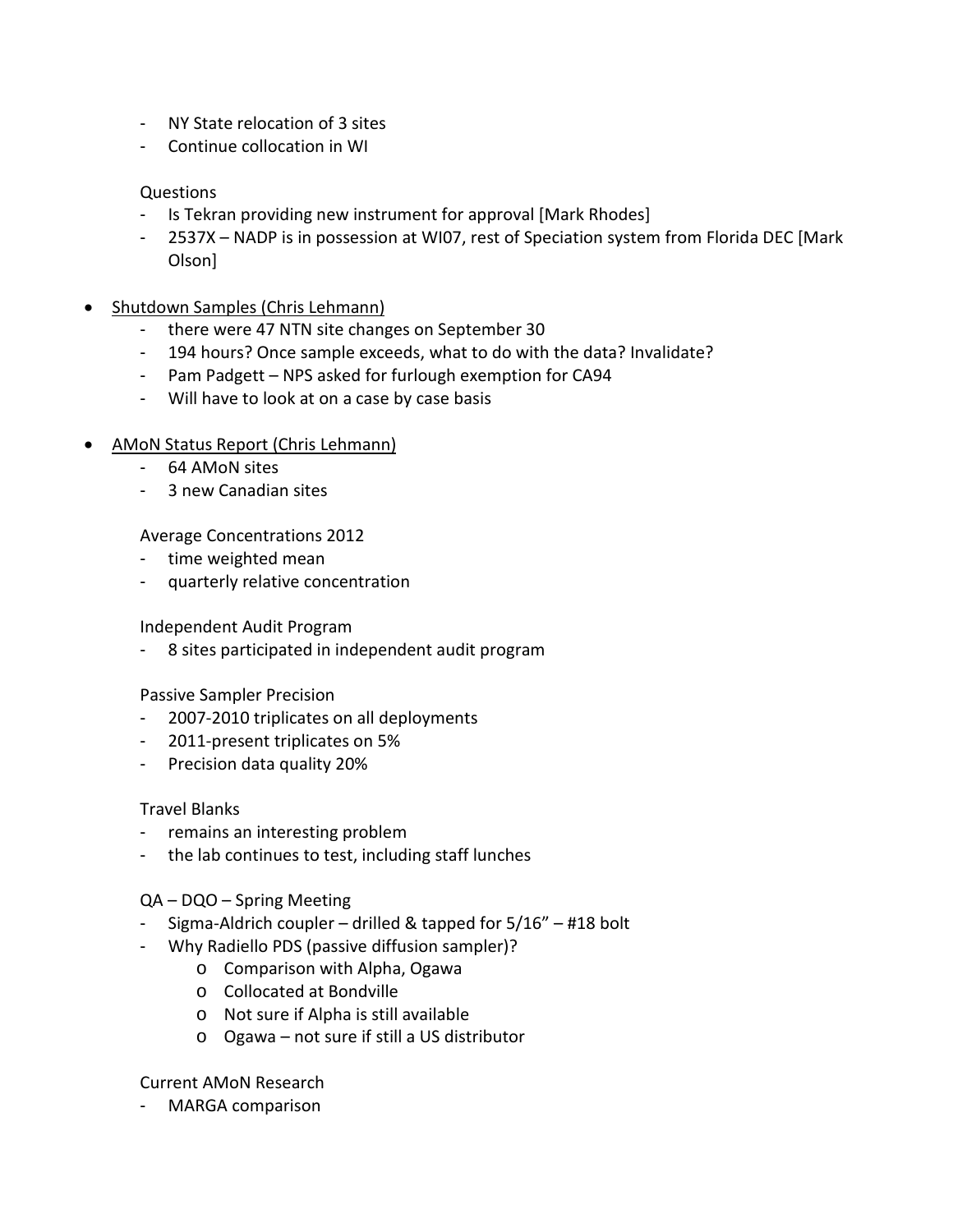Planned Activities

- collocate IL11 Pranalytica NH3
- NH3 Chamber Exposure Study
- AWMA 5 year trend test
- Significant trends (p<0.1) at 8 sites, no trend at 6 sites
- Nitrogen Flux Workshop Update (Chris Rogers for John Walker)
	- update on the block agenda on web
- Wednesday Symposium Start time at 9:15 am
	- "1<sup>st</sup> Deposition Dash" will start at 7:00am, meet in the lobby for a walk/run
	- 3 miles or 1 hour
- Spring 2014 Meeting Ft Lauderdale, FL April 14-17, 2014 Sheraton Ft. Lauderdale Beach Hotel Reservation Deadline: March 14, 2014
- Fall 2014 Meeting Indianapolis, IN Date: TBD (maybe in September)
- NADP Secretary Nominations Andy Johnson for Kathleen Weathers -recommended nominee: Emily Elliott from University of Pittsburgh
- Other Business

Chris Rogers

- what to do with MeHg database
- very close have something for spring
- move forward

# *MOTION: Pending HAL and Program Office resolving questions arising from Mark Rhodes' study, that the recalculated Program Office Methyl Mercury data be made available on the website as soon as practical.*

*Moved by Chris Rogers, seconded by David Gay*

Discussion:

- HAL reports already available [Mark Olson]
	- o If the published values are different, is it a problem
	- o Reports are stamped preliminary
- If significant differences at site, what is the correct value, look to see why there is a difference and if significant, which is correct? [Bob Larson]